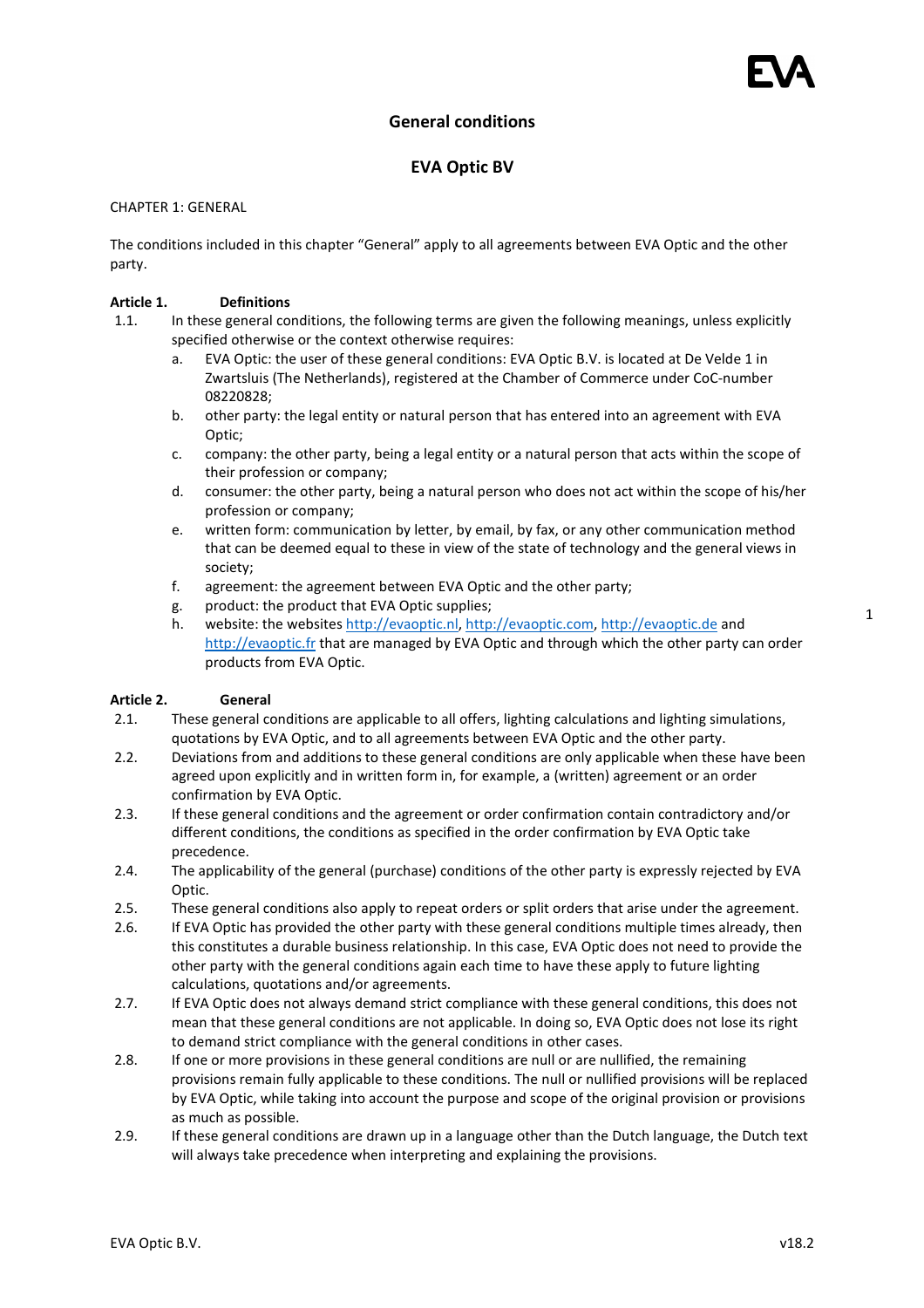# Article 3. Offer and prices

- 3.1. The assortment of EVA Optic can be changed at any time.
- 3.2. Eva Optic has the right to change its prices from time to time.

# Article 4. Additions and amendments

4.1. Additions to or amendments of the general conditions or the agreement will not be binding for EVA Optic until these have been confirmed to the other party in written form.

# Article 5. User conditions for websites

- 5.1. When using the website, the other party should act in accordance with what may be reasonably expected from a responsible and careful internet user.
- 5.2. The other party is not allowed to circumvent or hack the security applications on the website.
- 5.3. The other party is not allowed to use the website in such a way that it leads to the compromising of the proper functioning of the computer systems of EVA Optic or third parties, or that this leads to other users of the website being hindered or impeded.

# Article 6. Fulfilment of the agreement

- 6.1. EVA Optic determines in what way and by which person or people the agreement will be fulfilled.
- 6.2. EVA Optic has the right to, without informing the other party of it, engage one or multiple third parties when fulfilling the agreement.

# Article 7. Complaints and return shipments

- 7.1. The company must check the order directly after receipt and report any possible defects and/or deficiencies in the delivered order to EVA Optic in written form within 48 hours after having received the products.
- 7.2. Complaints with regard to the invoice amount or the invoice amounts must be communicated to EVA Optic in written form and substantiated within 14 days after the invoice date.
- 7.3. Ordered products are delivered in the packages or bulk packages that are in stock at EVA Optic. Minor deviations accepted within the industry with regard to specified sizes, weights, quantities, colours, light colours, wattages, etc., will not be considered as defects on the part of EVA Optic. In this case, no warranty claim is possible and complaints about the foregoing will not be considered.
- 7.4. The other party must enable EVA Optic to investigate the complaint and provide EVA Optic with all information relevant to the complaint. Return shipments are at the other party's expense and risk.
- 7.5. For a return shipment, the other party must request an RMA-number from EVA Optic.
- 7.6. In all cases, a return shipment occurs in the manner to be determined by EVA Optic and in the original packaging or packaging approved by EVA Optic.
- 7.7. No complaints can be made with regard to imperfections in or qualities of products that were made of natural materials if these imperfections or qualities are inherent to the nature of these materials.
- 7.8. No complaints can be made with regard to discolouration and minor colour deviations and light deviations between products.
- 7.9. No complaints can be made with regard to products of which the nature and/or composition have been changed by the other party after receipt.
- 7.10. Complaints will not suspend the other party's payment obligation.

### Article 8. General warranty conditions

- 8.1. EVA Optic applies specific warranty conditions with respect to certain products. With respect to the products to which such specific warranty conditions apply, these conditions must be taken as a starting point, and the conditions in this Article apply to those issues that are not included in the specific warranty conditions. If no specific conditions apply to products, the general warranty conditions in this Article apply.
- 8.2. The warranties mentioned below only apply with respect to products supplied by EVA Optic. Therefore, these warranty conditions do not apply to consulting or other work activities that EVA Optic has performed in the context of the agreement.
- 8.3. If no specific warranty conditions with a specific and explicit warranty period have been agreed upon, then a warranty period of 1 year applies, unless it has been communicated to the other party, on the website or in any other way, that no warranty applies to the product.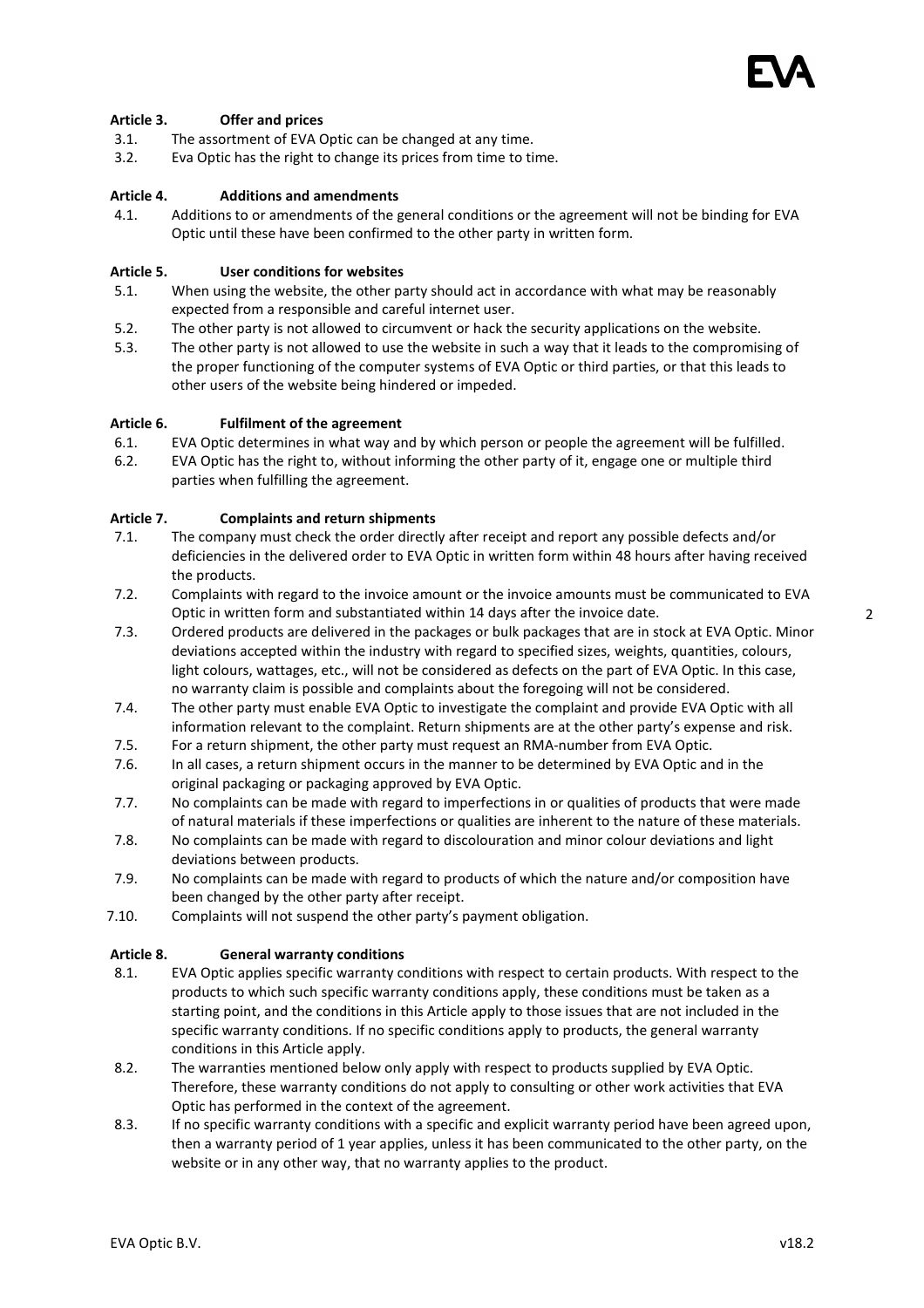

- 8.4. If the delivered product was not produced by EVA Optic, the warranty that applies to the product is at all times limited to the manufacturer warranty that the manufacturer has given on the product.
- 8.5. EVA Optic's RMA procedure will be applied in all cases concerning defects within the warranty period.
- 8.6. The warranty period starts on the invoice date.
- 8.7. If the product displays a defect during the warranty period, the other party must inform EVA Optic of this as soon as possible within the warranty period. The other party must clearly describe the defect, so EVA Optic can assess the warranty claim. Article 7.4 also applies to warranty claims.
- 8.8. The warranty claim will not be honoured if the other party has not acted in accordance with Articles 8.7 and 7.4.
- 8.9. If EVA Optic accepts the warranty claim of the other party, EVA Optic will, according to its own choice, repair the product in its factory, replace the product, deliver a replacement part, or credit a part or the entire sum of the price of the product. Thus, EVA Optic is free to deliver a similar or equivalent product to the other party when replacing the product.
- 8.10. If EVA Optic uses raw materials or materials of third parties for the production of the products, EVA Optic will rely on the data the manufacturer or supplier of these raw materials or materials has communicated to EVA Optic with respect to the behaviour and qualities of these raw materials or materials.
- 8.11. The agreed upon warranty period will not be amended or prolonged or changed if the product has been repaired or replaced by EVA Optic.
- 8.12. EVA Optic can never be held liable for any damage the other party suffers due to an installation temporarily not functioning during the period that a product is defective, the warranty claim is being assessed, and/or a product is being replaced or being repaired.
- 8.13. Eva Optic is not responsible or liable for the checking or testing of the mountings and mounting materials of products (including supplied mountings).
- 8.14. The warranty does not include any kind of installing, assembling, disassembling, reinstalling or reassembling of the product and/or the related costs, whether for the first time or not, and whether by the other party or a third party. EVA Optic's liability is at all times limited to what is included in Article 9.
- 8.15. Work activities in the context of the warranty are performed in EVA Optic's factory.
- 8.16. In exceptional cases, support can be provided on location, but only within the warranty period. The assessment for the need of support on location lies solely with EVA Optic. If the other party rightly makes a warranty claim and EVA Optic wants to take care of a repair or replacement of the product on location, the other party is obliged to grant the necessary cooperation to EVA Optic, which is understood to mean—but is not limited to—the possibility for EVA Optic to perform repair work on location within office hours (from 8:00 a.m. to 6:00 p.m.). The other party must make sure that all necessary equipment and machinery are on-site in order to be able to access the products safely in order to analyse and to possibly repair/replace.
- 8.17. If one of the circumstances mentioned in Article 9.7 is applicable, the warranty claim will not be honoured.
- 8.18. Warranty claims will not suspend the other party's payment obligation.

# Article 9. Liability

- 9.1. EVA Optic may not be bound to compensate any damage, that is directly or indirectly caused by:
	- a. an event, that is in fact outside its control and can therefore not be attributed to its actions and/or inaction, as is, among others, described in Article 10;
	- b. any action or negligence of the other party, its subordinates, or any other persons, that were employed by or because of the other party.
- 9.2. The colours or light colours that can be found on the websites and in media and marketing materials by EVA Optic may deviate from the actual colours of the product or because of a difference in screen displays and printing materials used. EVA Optic is not liable for such colour deviations.
- 9.3. EVA Optic is not liable for mutilation or loss of data as a result of the data being sent with the help of telecommunication facilities.
- 9.4. Any liability of EVA Optic for consequential damage, such as company damage, reputation damage, labour costs, imposed fines, loss of profit and/or suffered loss, delay damage and/or personal damage or personal injury, and/or indirect damage, such as—but not limited to—damage arising from erroneous advice from third parties, is expressly excluded.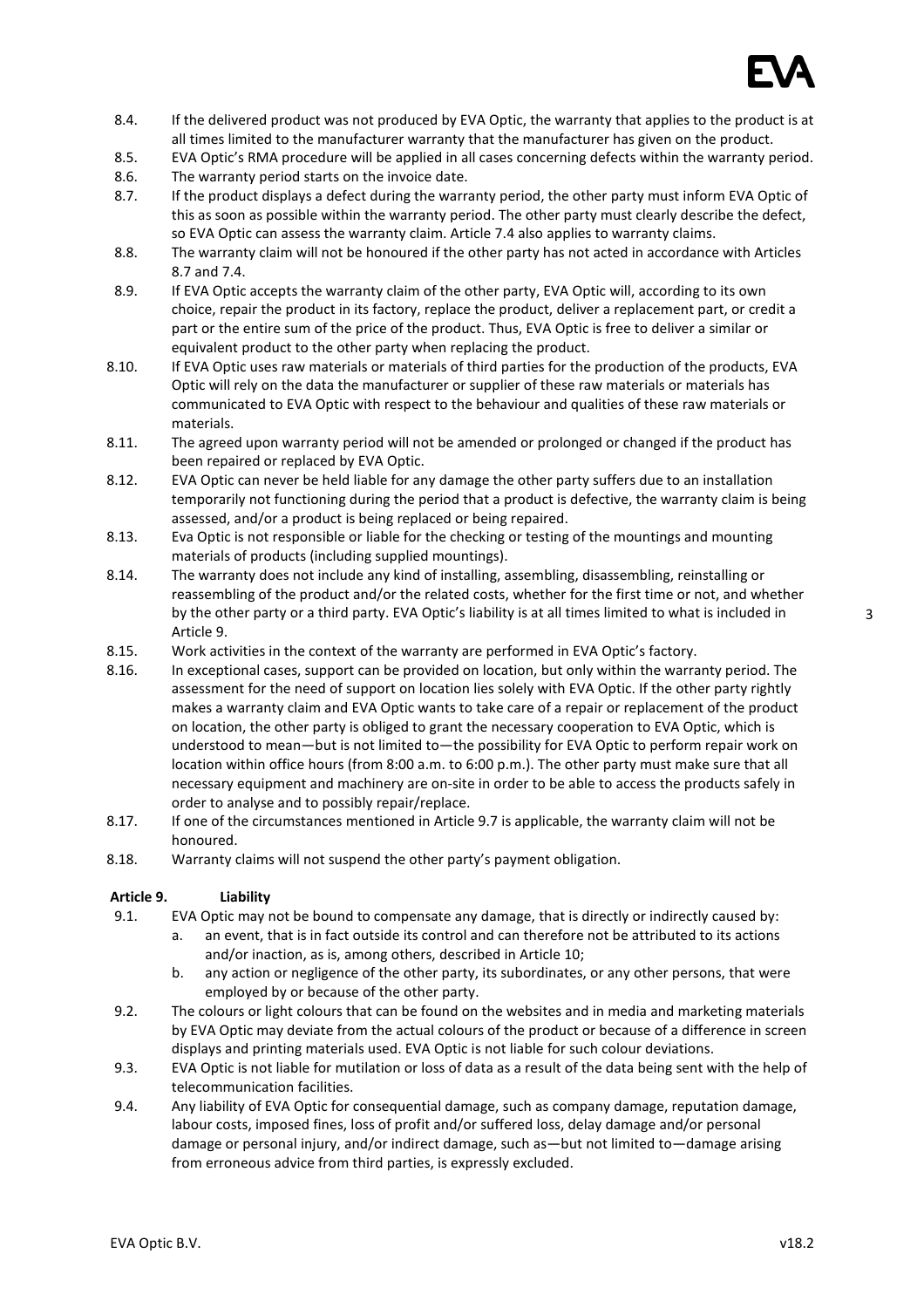

4

- 9.5. The other party is bound to take all the measures that are necessary, or may be or must be necessary in order to prevent or limit the damage. The other party must give EVA Optic the opportunity to remove the damage.
- 9.6. The other party must address EVA Optic to make a claim for the damage suffered by him/her within 2 months after he/she became aware of or could have been aware of the damage suffered by him/her.
- 9.7. The other party may not make a warranty claim nor hold EVA Optic liable on any other grounds if the damage has arisen:
	- a. as a result of inexpert installation, assembly and/or usage in breach of the purpose of the delivered product or products or in breach of the product instructions or instructions, advice, user instructions, data sheets, package leaflets, etc., provided by or on behalf of EVA Optic.
	- b. If the application falls outside the scope of normal usage. Normal usage for products for permanent application under water is understood to mean:
		- 1. Minimum water temperature: 10˚C
		- 2. Maximum water temperature: 35˚C
		- 3. Maximum chlorine level water:
			- Indoor pool Free available chlorine: 0.5 ≤ VBC ≤ 1.5 mg/l
			- Outdoor pool >= 20 m2 Free available chlorine: 0.5 ≤ VBC ≤ 3.0 mg/l
			- Outdoor pool < 20 m2 Free available chlorine: 0.5 ≤ VBC ≤ 5.0 mg/L
			- All basins Bound available chlorine: < 0.6 mg/l
		- 4. No application in saltwater or seawater
		- 5. Minimum free space at the front, at the back and around luminaires and camera: 10 cm (also, for example, pay attention to the position of a movable base)
		- 6. The basin and the accessories present must be free of electrolysis
		- 7. In order to prevent electrolysis, installation housings must be correctly earthed
		- 8. Between the luminaire or camera and the power supply, a solid original EVA Optic cable must be used

Normal usage for products for application outside the water is understood to mean:

- 9. Maximum level of Trichloramine in the air: 0.50 mg/m3 air (Target value: 0.20 mg/m3 air)
- 10. Maximum level of Ozone in the air (if applicable): 120 ug/m3 1-hourly value
- 11. Minimum ambient temperature: 10˚C
- 12. Maximum ambient temperature: 35˚C
- 13. Maximum relative air humidity in swimming pool room: 60%
- 14. Minimum free space around the luminaire and power supply for air circulation for cooling: 10 cm
- 15. Minimum free space at the front of the luminaire and at the front of the possible heat sink for the air circulation for cooling: 15 cm
- 16. Location of the luminaires: if not further specified, the products are suitable to be applied in an indoor climate with normal office conditions.
- 17. Lumen Maintenance of 50,000 L80 B20

The other party is responsible for supplying the necessary burden of proof to EVA Optic, so that it can be used as the basis with which it can be determined whether the requirements for normal usage as described in detail in this Article have been complied with.

- c. as a result of inexpert stocking (storage) of the delivered products;
- d. as a result of mistakes or inadequacies in the information or amendments provided to EVA Optic by or on behalf of the other party with respect to the information initially provided with regard to the application in accordance with what is determined in Articles 19 and 20 of these conditions;
- e. as a result of not complying with local rules, laws and standards with regard to the products as well as the mountings;
- f. as a result of not, or insufficiently, having the safety of the installation of which the products are a part of independently checked in accordance with the locally applicable rules, laws, standards, and advice issued by EVA Optic;
- g. as a result of inexpert installation, assembly or disassembly by the other party or third parties engaged by him/her;
- h. as a result of advice, amendments or instructions of, or on behalf of, the other party or third parties engaged by the other party;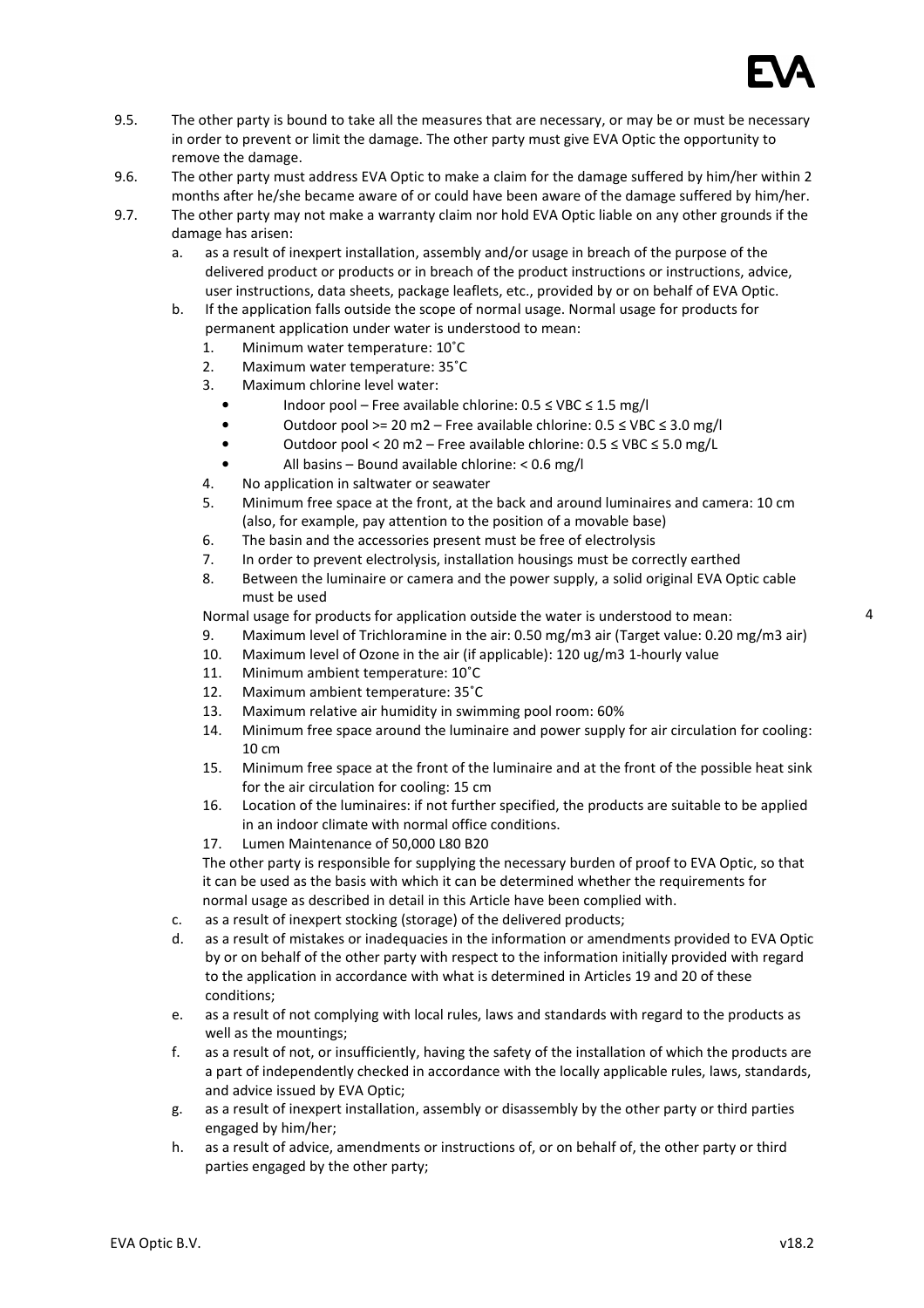

- i. because reparations or other work activities or modifications of the delivered product or products have been performed by, or on behalf of, the other party, without explicit prior permission by EVA Optic;
- j. not or not only the original EVA Optic parts, wiring, mounting materials and accessories were used.
- 9.8. EVA Optic is not responsible or liable for the mountings, the checking or testing of the mountings and mounting materials of products (including supplied mountings).
- 9.9. The other party is responsible for the safety and checking of products and mountings and general safety according to the nationally applicable laws, rules and standards.
- 9.10. The warranty expires if, among other things, malfunctions in an installation cause, for example, ambient temperatures or chlorine levels in the air to fall outside the scope of normal usage.
- 9.11. EVA Optic is never liable for the applicability and safety of its products in a specific environment/application. Responsibility and assessment of the application of a product in a certain environment/application lies with the other party.
- 9.12. EVA Optic is never liable for the quality of, and the compatibility with, the installation in which/to which the products are connected.
- 9.13. If EVA Optic is liable for the damage suffered by the other party, EVA Optic's damage compensation obligation will at all times be limited to a maximum of the amount that will be paid out by its insurer in this particular case. If EVA Optic's insurer will not pay out or the damage does not fall within the scope of any of the insurances that EVA Optic has taken out, EVA Optic's damage compensation obligation is limited to a maximum of the invoice amount of the delivered products to which the liability applies.
- 9.14. The other party is fully liable for all damage resulting from the cases as described in paragraph 7 of this Article and expressly indemnifies EVA Optic for all claims of third parties for compensation related to this damage. The warranty expires irrevocably in the cases mentioned in paragraph 7.
- 9.15. The limitations of the liability included in this Article do not apply if the damage is due to intent and/or wilful recklessness of EVA Optic or its supervisory personnel at management level or if mandatory legal provisions are contrary to this. Exclusively in these cases, EVA Optic will indemnify the other party for any claims of third parties against the other party.

### Article 10. Force majeure

- 10.1. Force majeure on the side of EVA Optic is understood to mean, among others: war, civil disturbance, mobilisation, domestic and foreign riots, governmental measures, strikes within the organisation of EVA Optic and/or the other party or a threat of these, and other similar circumstances, disruption of the exchange rates existing at the time of the conclusion of the agreement, interruption of business as a result of fire, burglary, sabotage, natural phenomena and similar circumstances, also as a result of weather conditions, roadblocks, accidents and similar circumstances, transport difficulties that arise, delivery problems, terrorism, epidemics, theft, power failure, internet failure, failure in email traffic, computer intrusion by a third party, amendments of laws and regulations.
- 10.2. Force majeure is also understood to mean a non-attributable failure on the part of a supplier of EVA Optic or a third party engaged by EVA Optic.
- 10.3. EVA Optic also has the right to claim force majeure if the circumstance that hinders the (further) compliance occurs after EVA Optic should have fulfilled its commitment.
- 10.4. In case of force majeure, EVA Optic is entitled to terminate the agreement or suspend the compliance of its obligations towards the other party for a reasonable period without being bound to any damage compensation.

### Article 11. Intellectual property rights

11.1. The other party must respect the intellectual property rights that cover the products and accessories, including software applications, as well as marketing materials and printed materials, including the website, including texts and images of products, at all times.

### Article 12. Customer service

- 12.1. If the other party has any questions about the order, would like to submit a complaint, or make a warranty claim, the other party may contact EVA Optic's customer service. EVA Optic's customer service can be contacted in the following ways:
	- a. via the email address support@evaoptic.com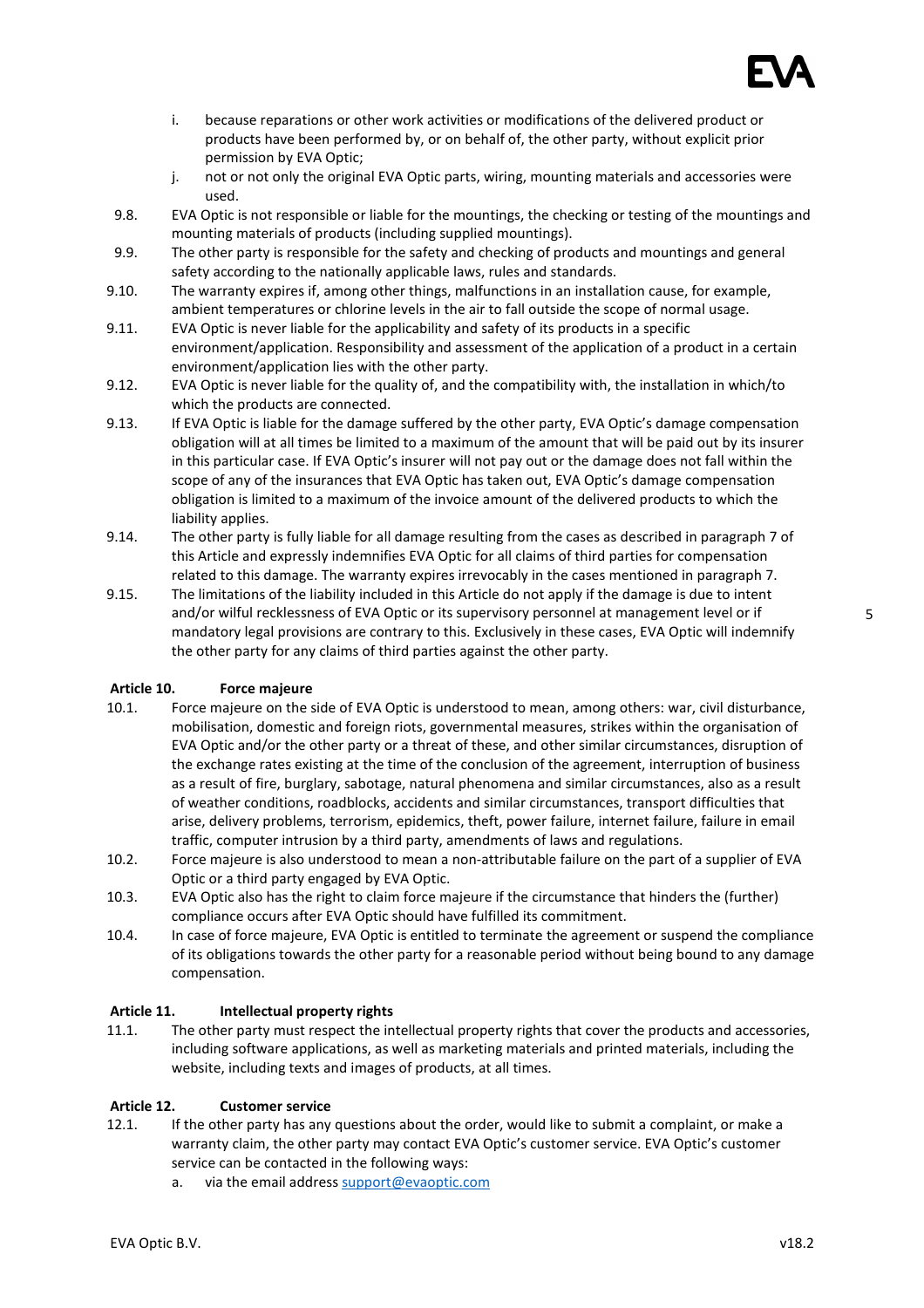

- b. via the phone number +31 (0)38 33 75 067
- 12.2. Complaints submitted to EVA Optic will be answered within a period of 14 days, starting from the date of receipt. If a complaint requires a foreseeable longer handling time, EVA Optic will respond in the form of a message of receipt and an indication of when the other party may expect a more complete answer within the period of 14 days.

#### Article 13. Confidentiality

- 13.1. Both parties are obliged to observe confidentiality of all confidential information that they have received from each other or from another source in the context of their agreement. Information will be understood to be confidential when this has been communicated by EVA Optic to the other party or by the other party to EVA Optic or if this results from the nature of the information. The party that has received confidential information will only use this for the purpose for which it was provided.
- 13.2. If EVA Optic is bound to provide confidential information to a third party designated by the law or the competent court on the basis of a legal provision or a court ruling and EVA Optic cannot claim a legal right to refuse or a right to refuse acknowledged or permitted by the competent judge, EVA Optic will not be bound to any damage compensation or indemnification.

### Article 14. Applicable law and competent court

- 14.1. Exclusively Dutch law applies to the agreement concluded between EVA Optic and the other party. The applicability of the Vienna Sales Convention is excluded.
- 14.2. Any conflicts will be adjudged by the competent court in the city where EVA Optic is located, although EVA Optic will always remain able to refer the dispute to the competent court in the place where the other party is located. The consumer is given one month after EVA Optic has invoked this clause against the consumer in written form, in order to choose the court that is competent for the resolution of the dispute according to the law.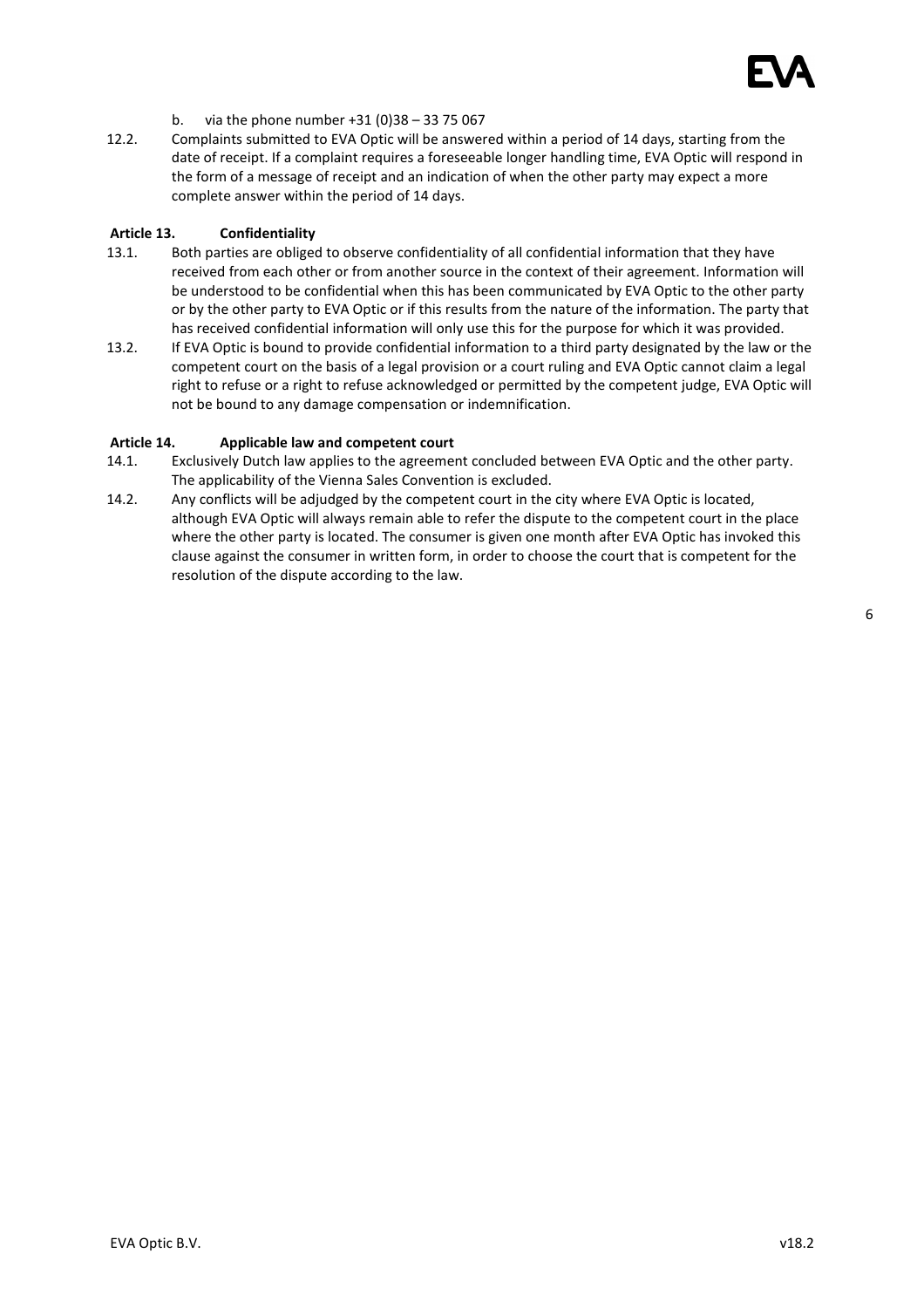### CHAPTER 2: COMPANIES

The conditions included in this chapter 2 "Companies" are applicable, without prejudice to the applicability of chapter 1 of these general conditions, if the other party is a company.

### Article 15. Offer, quotations and lighting calculation

- 15.1. All calculations, offers, or quotations by EVA Optic are non-binding, unless they contain a period for acceptance. If a quotation or offer contains a non-binding offer and this offer is accepted by the company, EVA Optic has the right to revoke the offer within two (2) workdays after receipt of the acceptance.
- 15.2. The prices mentioned in the offers, quotations, price lists, etc. are exclusive of VAT and any additional costs, such as transport costs, shipping costs, administration costs and invoices from any third parties engaged.
- 15.3. Any assembled quotation does not oblige EVA Optic to deliver a part of the offer included in this quotation at a corresponding part of the price.
- 15.4. If the offer is based on information provided by the company, and this information appears to be incorrect or incomplete or changed afterwards, EVA Optic is entitled to change the prices and/or delivery times mentioned in the offer.
- 15.5. Offers, quotations and prices do not automatically apply to repeat orders.
- 15.6. EVA Optic cannot be bound to its lighting calculations and lighting simulations, quotations or offers if the company can reasonably understand that the lighting calculations and lighting simulations, quotations or offers, or a part of these, contain a manifest error or writing error.
- 15.7. Shown and/or issued samples and models, specifications of colours, measurements, weights, light levels, light colours, wattage and other descriptions in brochures, promotional material and/or on EVA Optic's website are as accurate as possible, but only serve as indications. The company may derive no rights from these.
- 15.8. The samples and models mentioned in the previous paragraph remain the property of EVA Optic and must be returned at the company's expense to EVA Optic on its first request.
- 15.9. A lighting calculation is a simulation of the effect of the suggested lighting products in a certain situation. On the basis of the information provided by the company, a lighting calculation that simulates, the practical situation as well as possible, will be made. However, it is still only a simulation, and therefore no rights may be derived from lighting calculations.
- 15.10. The other party is responsible for delivering complete and correct information on the basis of which a correct lighting calculation can be made. If the provided information with regard to, for example, measurements, materials and finishes of walls/floors/ceilings, reflection values, colours are different from the practical situation, the situation as described in the light calculation will not correspond to the actual situation. EVA Optic is not responsible for any non-compliance with the calculated and quoted light levels.

#### Article 16. Conclusion of the agreement

- 16.1. The agreement is concluded after the company has logged in on the website and has successfully completed the order process via the website, or after the company has accepted the offer made by EVA Optic, even when this acceptance differs from the offer on minor points. However, when the company's acceptance differs from the offer on important points, the agreement will not be concluded until EVA Optic has expressly agreed with the deviations in written form.
- 16.2. After the agreement has been concluded via the website, EVA Optic will send the company a confirmation via email. The agreement cannot be concluded via the website until the company has selected that he/she accepts these general conditions during the order process.
- 16.3. If the company commissions EVA Optic with any tasks or places an order without a prior offer, EVA Optic is not bound to this task or offer until EVA Optic has confirmed this task or offer to the company in written form.
- 16.4. EVA Optic is not bound to oral agreements until it has confirmed these to the company in written form, or as soon as EVA Optic—without the company's objection—has started executing these agreements.

#### Article 17. Account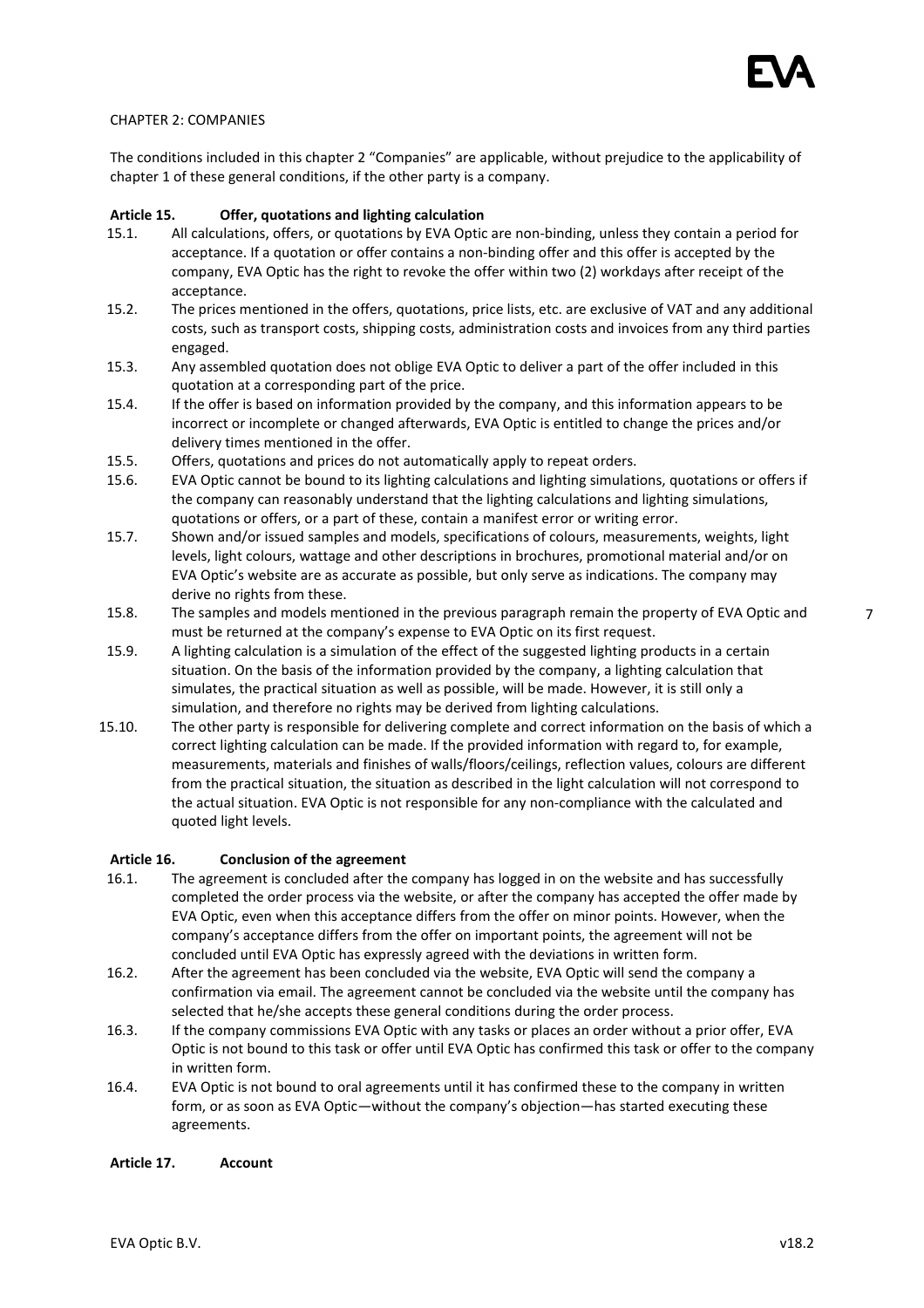

- 17.1. In order to be able to place an order via the website, the company must log in on the website. The company may submit a request to EVA Optic in order to receive login details. EVA Optic is not obliged to honour such a request.
- 17.2. The company is responsible for its account on the website and the login details at all times. The company must keep its login details confidential. EVA Optic may not be held liable if unauthorised third parties make use of the login details of the company. If the company observes that an unauthorised third party is using its account, the company must inform EVA optic of this as soon as possible.

# Article 18. Price increases

18.1. If, between the date of conclusion of the agreement and the fulfilment of it, price increasing circumstances or cost price increasing circumstances occur as a result of laws and regulations, currency fluctuations, or price changes by third parties or suppliers etc. engaged by EVA Optic, then EVA Optic is entitled to increase the agreed upon price accordingly and to charge the increase to the company. The company will be informed of such a price increase as soon as possible.

### Article 19. Provision of information from the other party

19.1. The other party must ensure and commits itself to:

- a. provide EVA Optic, in a timely manner, with all information that is necessary and relevant to the judgment of EVA Optic for the fulfilment of the agreement or for giving adequate advice in the manner specified by EVA Optic;
- b. directly inform EVA Optic about developments, facts and/or circumstances that are taking place within its organisation that are relevant to EVA Optic and that are or may be of importance in relation to the fulfilment of the agreement or the giving of advice;
- c. immediately inform EVA Optic about changes in the (desired) application of the product, the manner of installation, the environmental factors, etc., if the company knows or reasonably should have known that these changes would be of influence on the agreement or the advice that is to be given; Examples of this are: measurements including heights, materials and finishes of walls/floors/ceilings, reflection values, colours;
- d. ensure that any data carriers, electronic files, etc. provided to EVA Optic by the company are free of viruses and/or defects.
- 19.2. That which is specified in paragraph 1 sub a is understood to mean that the company is obliged to inform EVA Optic about the (desired) application of the product, the manner of installation, the environmental factors, etc. prior to the agreement or the requested advice.
- 19.3. That which is specified in paragraph 1 sub b and c is understood to mean that the company is obliged to actively keep EVA Optic informed of all relevant developments and changes, of which the company knows or should know that these are or may be of influence on the agreement or the requested advice, not only prior to the agreement or the requested advice, but at all times. These include mounting techniques, installation conditions and material usage.
- 19.4. The company will ensure and guarantee that the information provided by it is correct, complete and reliable, also when this information is provided by third parties, and indemnifies EVA Optic for claims by third parties that result from the information being incorrect and/or incomplete.
- 19.5. If the obligations mentioned in this Article have not been complied with in time, EVA Optic is entitled to suspend the fulfilment of the agreement or the advice until the company has complied with its obligations. The costs in relation to the incurred delay and other consequences that result from this are at the company's expense and risk.
- 19.6. The company is responsible for assessing whether a product is suitable for the application and environment it is used for. So, assessment with the product regulations (to be found in EVA product data sheets) and normal usage (see warranty conditions) are to be done by the company. EVA Optic is not responsible for indicating whether a product is or is not suitable for the company's application.

# Article 20. Obligations of the company

- 20.1. All products supplied by EVA Optic may exclusively be resold by the company in the original packaging originating from EVA Optic or its supplier. The company may not make any changes to the original packaging and must avoid damage.
- 20.2. The company is bound to install or mount, use, and maintain the delivered product in accordance with the supplied manuals. If this Article is not being complied with, the warranty will not be valid.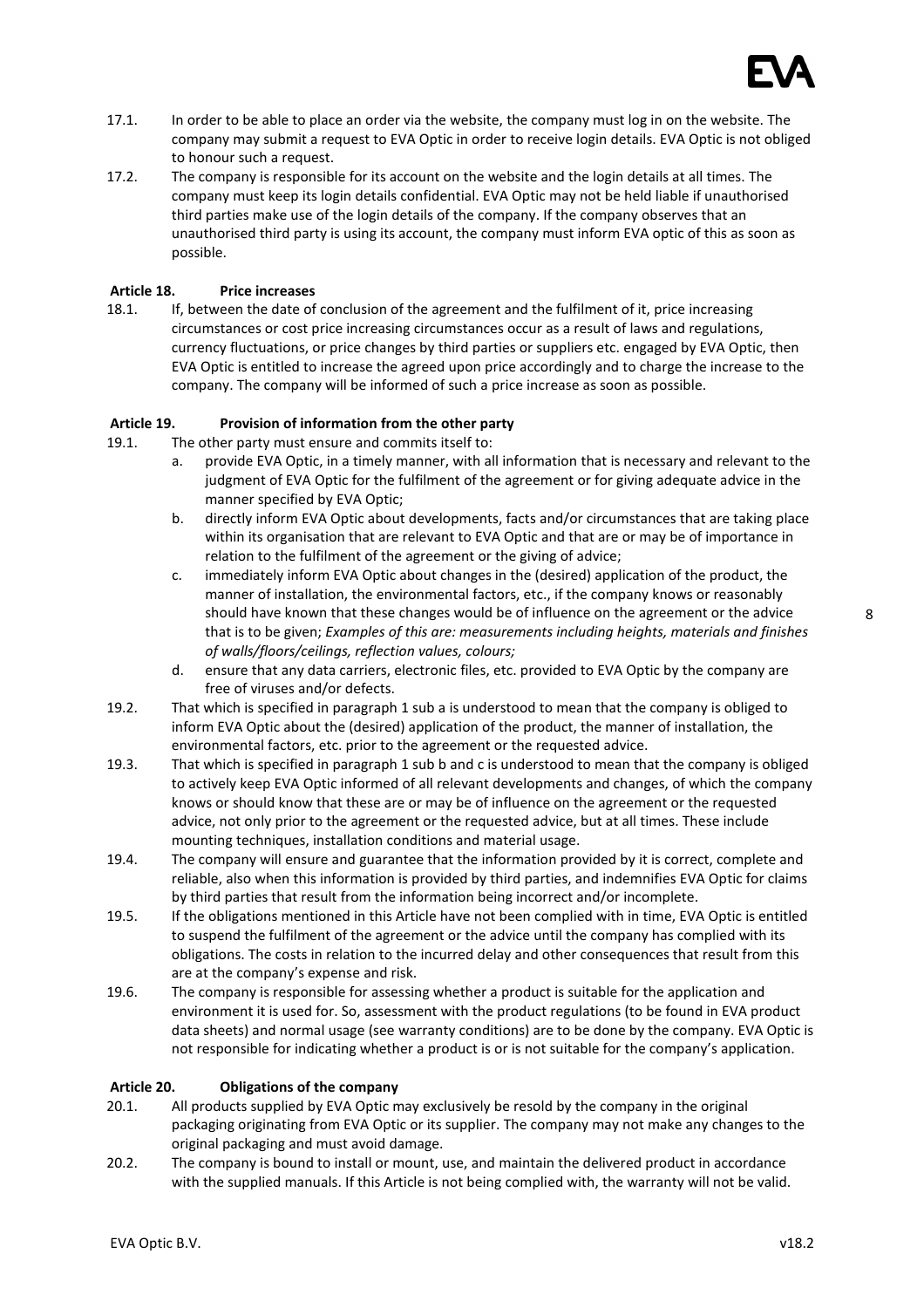

- 20.3. Changes or modifications in the installation or mounting, the use, or the maintenance must be reported to EVA Optic within 24 hours, if the company knew or reasonably must have known that these changes or modifications are of influence on EVA Optic's advice or products.
- 20.4. If the company does not comply with its obligations and EVA Optic omits to demand compliance of the company, this shall be without prejudice to EVA Optic's right to demand compliance at a later time.
- 20.5. If the company does not comply with its obligations that result from the law towards EVA Optic fully or in a timely manner, or if the company acts unlawfully towards EVA Optic, the company is liable for all damage that EVA Optic suffers because of that, and EVA Optic is entitled to suspend the fulfilment of the agreement.

# Article 21. Delivery and delivery periods

- 21.1. All shipments are sent under Incoterms EXW (Ex Works/Ex-Factory). This means that the company is responsible for payment of all shipping costs, such as, but not limited to, shipment, insurance, clearance, customs charges, taxes and duties.
- 21.2. The company can pick up the order at EVA Optic, or EVA Optic will take care of transporting the order at the request of the company and at the company's expense and risk.
- 21.3. If the company picks up the order at EVA Optic, EVA Optic will inform the company of the moment when the order is ready.
- 21.4. If the order is sent to the company at the request of the company, the shipment will be sent to the specified address after receipt of payment according to the agreed upon delivery time.
- 21.5. Agreed upon delivery times may never be considered to be strict deadlines. If EVA Optic does not comply with its delivery obligations stated in the agreement or does not comply in time, the company must issue a notice of default in written form to EVA Optic, in which EVA Optic is given a reasonable period in order to comply with its delivery obligations.
- 21.6. EVA Optic is entitled to make partial deliveries; each partial delivery may be invoiced by EVA Optic.
- 21.7. The risk regarding the delivered products transfers to the company at the moment of delivery. The moment of delivery is understood to mean in these general conditions: the moment on which the products that are to be delivered leave EVA Optic's building, warehouse or store, or the moment on which EVA Optic communicates to the company that these products can be picked up by him/her.
- 21.8. Shipments or transport of the ordered products occurs in a manner that is to be determined by EVA Optic, but is at the company's expense and risk. EVA Optic is not liable for any damage, of any kind whether or not to the products themselves—that are related to the shipping or the transport.
- 21.9. If it does not appear to be possible to deliver the products to the company (in the agreed upon manner), due to a cause within the scope of the risk of the company, or if the products are not picked up, EVA Optic is entitled to store the products at the company's expense and risk. Unless EVA Optic has expressly specified another period in written form, the company must enable EVA Optic to deliver the products within 1 month after notification of the stored products or the company must pick up the products within this period.
- 21.10. If the company has failed to comply with its obligation to take possession of products after the period mentioned in paragraph 9 of this Article has ended, it is immediately in default. EVA Optic then has the right to entirely or partially terminate the contract and to sell the products to third parties with immediate effect, without judicial intervention, by means of a written declaration. All this without any obligation for EVA Optic to compensate damage, costs and interest.
- 21.11. The aforementioned shall not affect the company's obligation to compensate EVA Optic for any storage costs or other costs, delay damage, transport costs, loss of profit or any other damage.
- 21.12. EVA Optic may not be obliged to start delivering the products until it has received all information necessary for this and any agreed upon payment or advance payment from the company. If delay arises because of this, the delivery times are prolonged proportionally.

### Article 22. Complaints

22.1. The company must check the order immediately upon receipt and communicate any defects and/or deficiencies in the delivered order to EVA Optic in written form within 48 hours after having received the products.

### Article 23. Packaging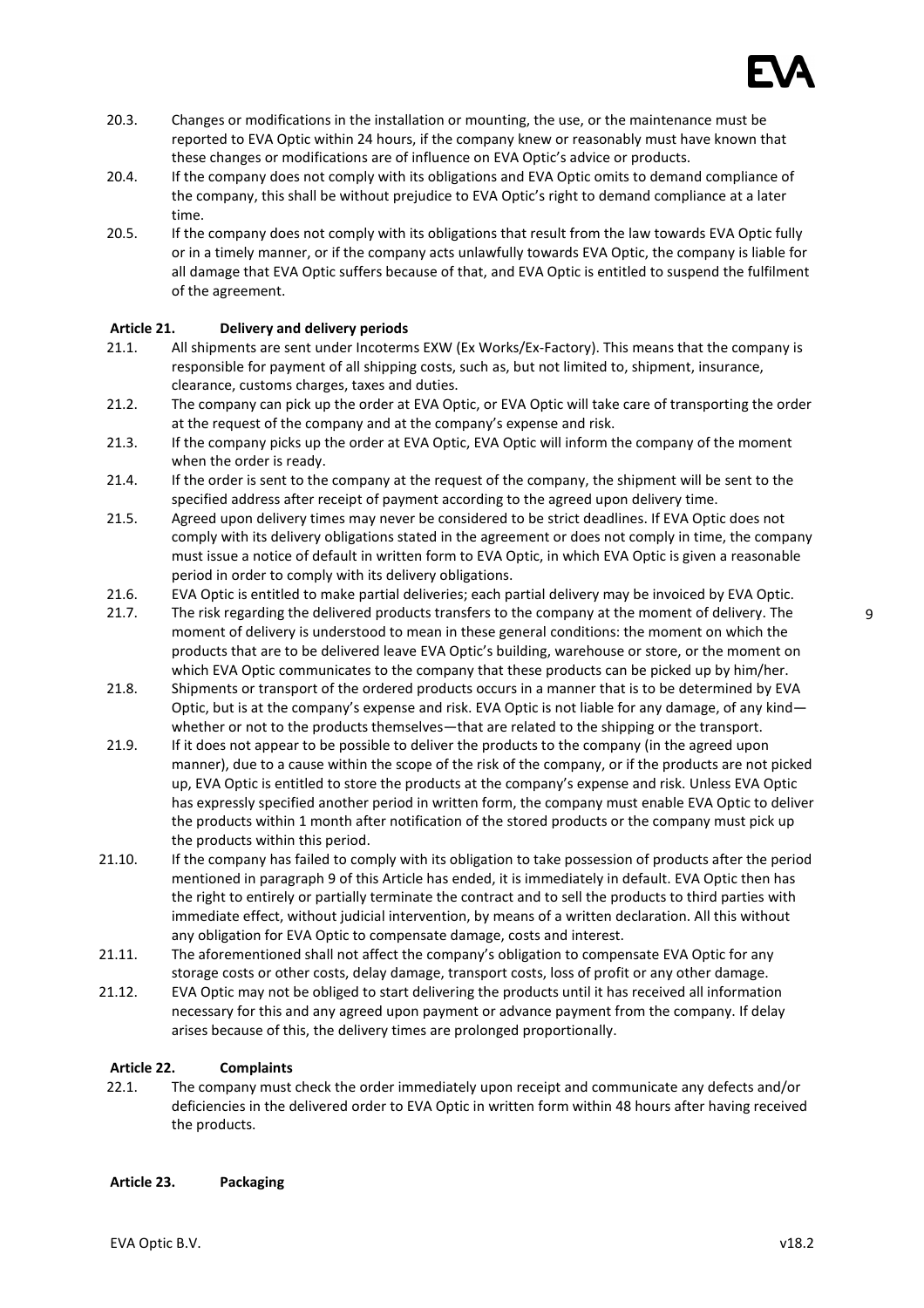

- 23.1. If the products are delivered by EVA Optic in packaging that is meant to be used multiple times, the packaging remains the property of EVA Optic. This packaging my not be used by the company for purposes other than those for which they are intended.
- 23.2. EVA Optic is entitled to charge a compensation fee for this packaging to the company. If the packaging is returned by the company free of charge within the agreed upon period, EVA Optic is obliged to take back this packaging, and EVA Optic will repay the compensation fee charged to the company.
- 23.3. If the packaging is damaged, incomplete, or lost, the company is liable for this damage, and its right to repayment of the compensation fee expires.
- 23.4. If the damage as defined in paragraph 3 of this Article turns out to be higher than the charged compensation fee, EVA Optic is entitled to refuse to take back the packaging. EVA Optic may charge the company with the cost price of the packaging, minus the compensation fee paid by the company.
- 23.5. If the packaging is intended for single use, EVA Optic is not obliged to take back the packaging, and it is entitled to leave this packaging with the company. Any costs for disposing of this packaging will be borne by the company.

### Article 24. Payment

- 24.1. Payment by the company initially occurs under the condition of advance payment in euros (EUR). Shipment takes place after receipt of payment. Different payment conditions are only possible after permission by EVA Optic in written or electronic form. EVA Optic retains the right to change the payment conditions back to advance payment at any time it wishes. The correctness of an invoice is established when the company has not objected within this payment period.
- 24.2. Orders placed via the website may be delivered on account if EVA Optic has given consent to this.
- 24.3. If there was no advance payment, the company must pay the invoice amount at least within 30 days after the invoice date, in euros (EUR), by transferring the money to a bank account specified by EVA Optic.
- 24.4. EVA Optic is always entitled to claim partial or full advance payment or any other security for payment from the company.
- 24.5. If an invoice has not been paid in full after the period mentioned in paragraph 1 has ended, the company owes EVA Optic a default interest of 2% per month, calculated cumulatively on the principal sum. Parts of a month shall count as a full month.
- 24.6. If no payment has been made after a reminder has been sent by EVA Optic, EVA Optic is also entitled to charge extrajudicial collection expenses to the company.
- 24.7. If there are claims with a principal sum of a maximum of  $\epsilon$  25,000.00, the extrajudicial collection expenses mentioned in paragraph 6 amount to:
	- a. 15% of the amount of the principal sum on the first  $\epsilon$  2,500.00 of the claim;
	- b. 10% of the amount of the principal sum on the next  $\epsilon$  2,500.00 of the claim;
	- c. 5% of the amount of the principal sum on the next  $\epsilon$  5,000.00 of the claim;
	- d. 1% of the amount of the principal sum on the next  $\epsilon$  15,000.00 of the claim.

At least €150.00 worth of extrajudicial collection costs will be charged to the company in these cases.

- 24.8. If the principal sum amounts to more than € 25,000.00, EVA Optic is entitled to charge the company extrajudicial collection expenses on the first € 25,000.00 in accordance with paragraph 7 of this Article and, for larger sums, to charge to the company extrajudicial expenses of 10% of the surplus amount.
- 24.9. For the calculation of the extrajudicial collection expenses, EVA Optic is entitled to increase the principal sum of the claim with the default interest cumulatively accumulated in that year in accordance with paragraph 4 of this Article after 1 year.
- 24.10. If the company still fails to pay the entire sum, EVA Optic is entitled to terminate the agreement without any further notice or judicial intervention by means of a written declaration, or to suspend its obligations from the agreement until the payment has been made, or the company has issued sound security for payment. EVA Optic also has the aforementioned suspension right if it already had justifiable reasons to doubt the company's creditworthiness before the company was in default.
- 24.11. EVA Optic will first deduct payments made by the company from all payable interest and costs and then from the payable invoices that have been outstanding the longest.
- 24.12. The company is not entitled to offset claims by EVA Optic against possible counterclaims it has on EVA Optic. This also applies when the company requests (temporary) suspension of payments or has been declared to be bankrupt.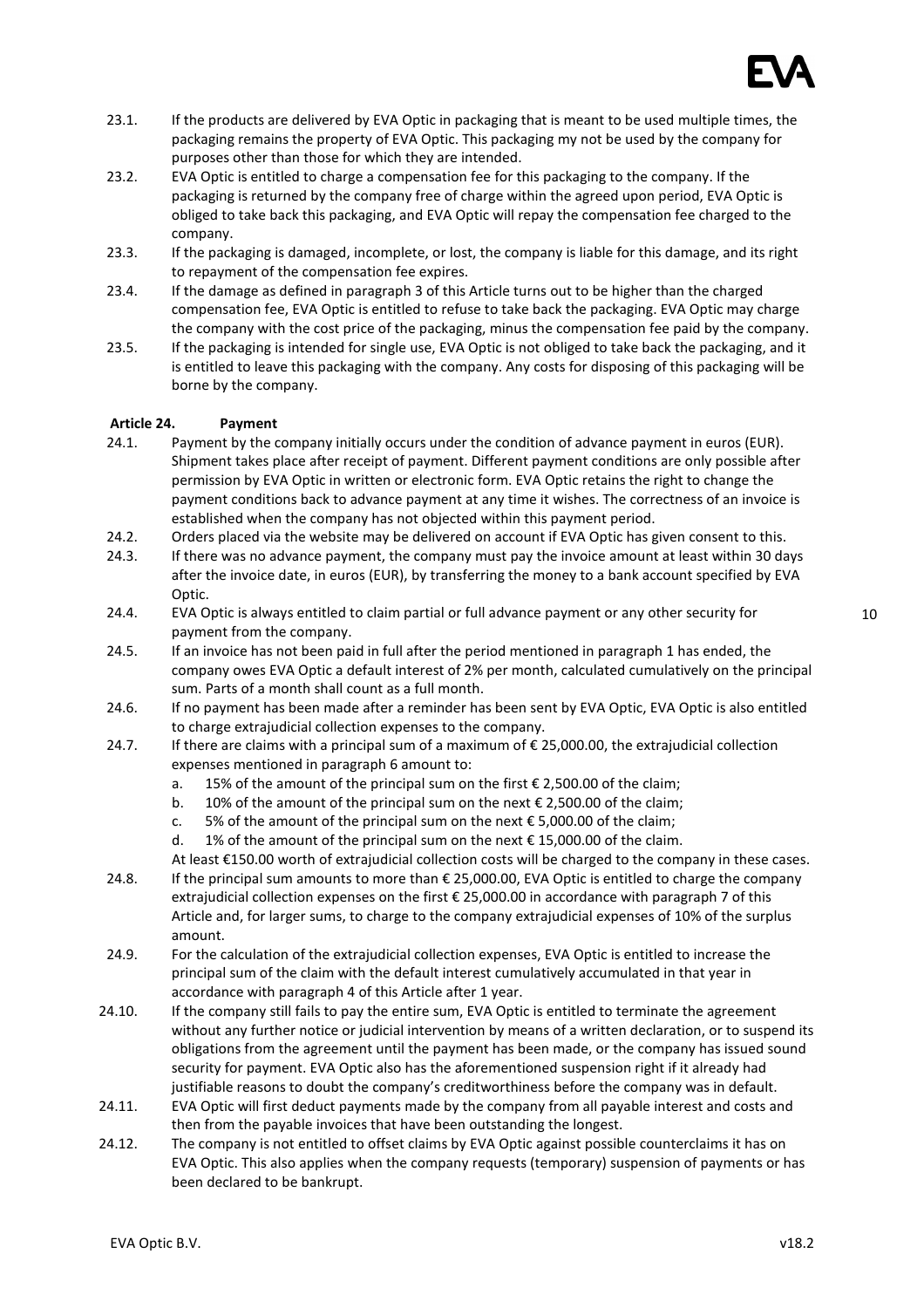

#### Article 25. Retention of title

- 25.1. EVA Optic retains ownership of all delivered and yet to be delivered products pursuant to the agreement until the company has complied with all of its payment obligations towards EVA Optic.
- 25.2. The payment conditions mentioned in paragraph 1 consist of the payment of the purchase price of the delivered and to be delivered products, plus claims relative to work performed that is related to the delivery and claims due to the company attributably falling short in complying with its obligations, including the payment of damage compensation, extrajudicial collection expenses, interest and possible fines.
- 25.3. EVA Optic also retains ownership of the displayed, provided or delivered models and samples etc., so the provisions in this Article also apply to those products.
- 25.4. If there is a delivery of identical, non-individualised products, the product batch corresponding to the oldest invoices will always be deemed to have been sold first. Therefore, all delivered products that are still in stock, in the store and/or inventory of the company at the time of invoking retention of title are subject to retention of title.
- 25.5. Products that are subject to retention of title may be resold by the company in the context of its normal business operations, on the conditions that it has also stipulated retention of title on the delivered products with respect to its customers.
- 25.6. As long as the delivered products are subject to retention of title, the company is not competent to encumber these products with a limited right or to put them at the disposal of a financer in any way.
- 25.7. The company is obliged to immediately inform EVA Optic if third parties pretend to have property rights or other rights on the products that are subject to retention of title.
- 25.8. The company is obliged to store the products that are subject to retention of title carefully and as identifiable property of EVA Optic until it has complied with all its payment obligations towards EVA Optic.
- 25.9. The company must take out company insurance or inventory insurance so that the products that have been delivered under retention of title will also be covered by insurance at all times, and the company will make the insurance policy and related premium payment proofs available for EVA Optic at its first request.
- 25.10. If the company contravenes the provisions in this Article or EVA Optic invokes the retention of title, EVA Optic and its employees will have the irrevocable right to enter the site of the company and to take back the products delivered under retention of title. This shall be without prejudice to EVA Optic's right to compensation for damage, loss of profit and interest and possible fines and the right to terminate the agreement without any further notice, by means of a written declaration.

### Article 26. Intellectual property rights

- 26.1. The intellectual property rights on all advice, lighting calculations and lighting simulations commissioned by the company and made by EVA Optic belong to EVA Optic.
- 26.2. EVA Optic is and remains the rights holder of all rights of intellectual property which are vested in, arise from, are related to and/or belong to the designs, products, software and any other work within the meaning of the copyright law that have been delivered to or put at the disposal of the company by EVA Optic. The company must respect these intellectual property rights at all times.
- 26.3. The company guarantees that all information to be provided or provided by the company to EVA Optic does not infringe the copyright law or any other intellectual property rights of third parties. The company is liable for any damage that EVA Optic suffers as a result of such infringements and indemnifies EVA Optic for claims from these third parties.
- 26.4. The company is expressly not allowed to give to third parties, reproduce, make public or exploit, among others, but not limited to, the designs, models, samples, advice and other intellectual products by EVA Optic, in the broadest sense of the term, with the engagement of third parties or not.
- 26.5. The company is also not allowed to provide third parties with the goods mentioned in paragraph 2, except to obtain an expert opinion on EVA Optic's products. The company will impose its obligation on the basis of this Article to the third parties engaged by the company in the aforementioned case.
- 26.6. If there is a violation of the prohibition contained in paragraph 4 or 5, or a violation of the scope of these provisions, the company forfeits an immediately and instantly demandable fine of € 50,000.00 (fifty thousand euros) per violation and € 5,000.00 (five thousand euros) for each day that the violation lasts with no prior summons or notice of default, without EVA Optic being bound to prove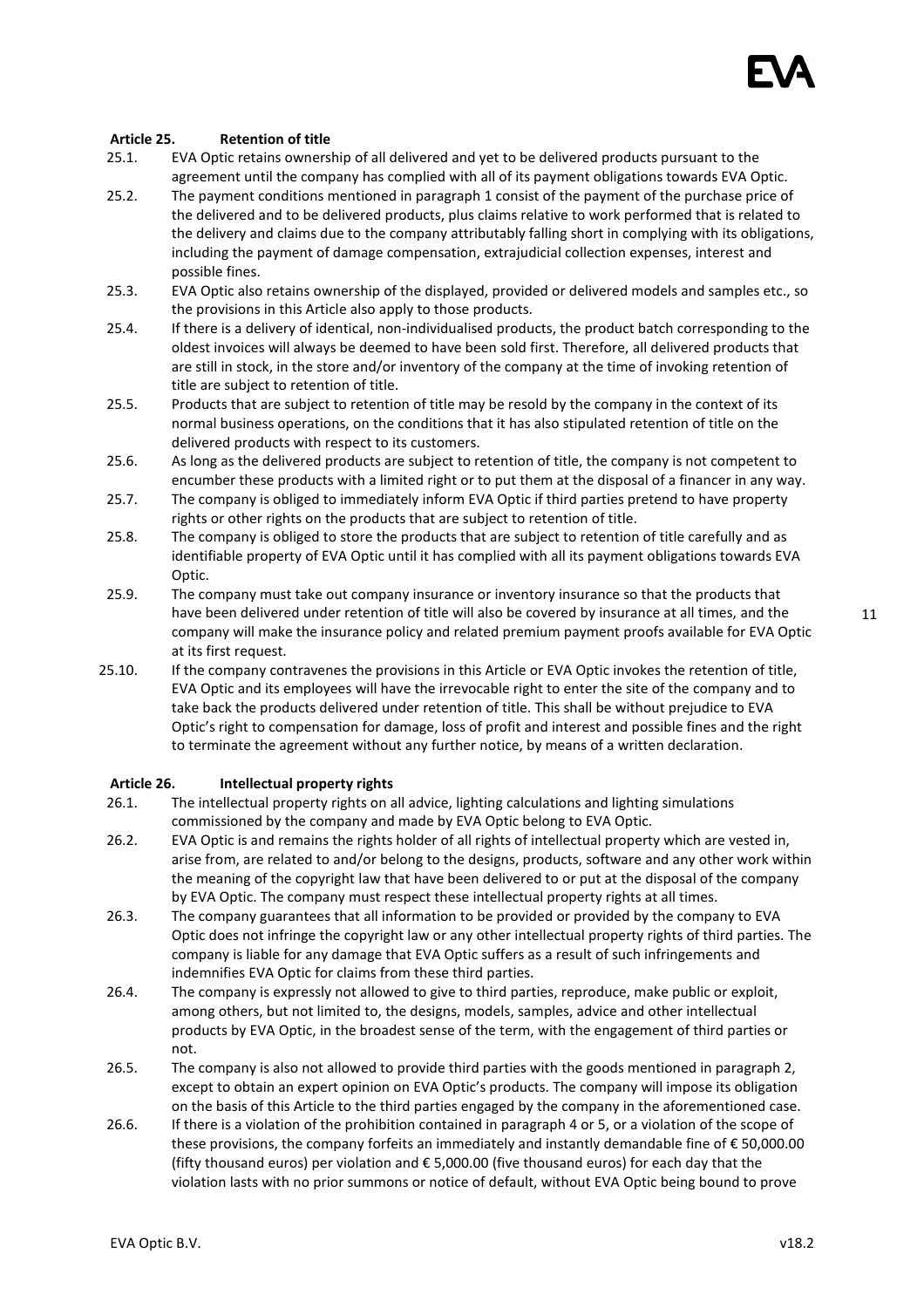

that it has suffered damage, and without prejudice to EVA Optic's right to claim damage compensation, if and insofar the damage exceeds the amount of the fine.

### Article 27. Termination

- 27.1. Notwithstanding that which is specified in the other Articles of these general conditions, EVA Optic is entitled to terminate the agreement, without any prior notice of default and without judicial intervention, by means of a written declaration to the company, at the moment the company:
	- a. has been declared bankrupt or has applied for bankruptcy;
	- b. requests (temporary) suspension of payments;
	- c. is subjected to forced sale of collaterals;
	- d. is placed under guardianship or receivership;
	- e. loses its power of disposition or capacity in relation to its assets or parts thereof in any way.
- 27.2. The company is at all times obliged to inform the curator or administrator of the (contents of the) agreement and these general conditions.
- 27.3. Also, EVA Optic is authorised to terminate the agreement if circumstances arise which are of such a nature that compliance with the agreement is impossible or can no longer be demanded according to the rules of reasonableness and fairness or if any other circumstances occur which are of such a nature that unaltered continuation of the agreement may not reasonably be expected.
- 27.4. If EVA Optic proceeds to suspension or termination, it is in no way whatsoever bound to compensate damage and costs that result from that in any way whatsoever.
- 27.5. If the agreement is terminated, EVA Optic's claims on the company are immediately demandable. If EVA Optic suspends the compliance with the obligations, it will retain its claim ensuing from the law and the agreement.
- 27.6. EVA Optic always retains the right to claim damage compensation.

# Article 28. Cancellation and suspension

- 28.1. If the company wishes to cancel the agreement prior to or during the fulfilment of it, it owes damage compensation to EVA Optic that is to be further specified by EVA Optic. This damage compensation will entail all the costs already incurred by EVA Optic and its suffered damage, including the loss of profit, as a result of the cancellation. EVA Optic is entitled to fix the aforementioned damage compensation and charge—to its own choice and depending on the deliveries that have already been carried out—at 50% to 100% of the agreed upon price to the company.
- 28.2. If EVA Optic acts with haste for the company at the request of the company and the company wishes to cancel the agreement prior to or during the fulfilment of it, the company owes damage compensation to EVA Optic. This damage compensation entails at least the entire agreed upon price and the damage suffered due to cancellation, including the loss of profit.
- 28.3. The company is liable for the consequences of the cancellation towards third parties and will indemnify EVA Optic with regard to claims by third parties that result from this.
- 28.4. EVA Optic is entitled to offset all amounts already paid by the company against the damage compensation payable by the company.
- 28.5. If the agreed upon deliveries are suspended at the request of the company, all costs that have been incurred at that moment will be directly demandable and EVA Optic will be entitled to charge these to the company. EVA Optic is also entitled to charge all costs incurred or to be incurred to the company during the suspension period.
- 28.6. If the fulfilment of the agreement cannot be resumed after the agreed upon suspension duration, EVA Optic is entitled to terminate the agreement, without judicial intervention, by means of a written declaration to the company. If the fulfilment of the agreement is resumed after the agreed upon suspension duration, the company is bound to compensate EVA Optic for any costs resulting from this resumption.

### Article 29. Company data

- 29.1. EVA Optic will handle the information provided by the company in a confidential manner and only give it to third parties insofar this is required for the fulfilment of the agreement.
- 29.2. If and insofar as the company requests it, the documents made available to EVA Optic will be returned to the company, except in such cases that EVA Optic has suspended the right to compliance with all its obligations.